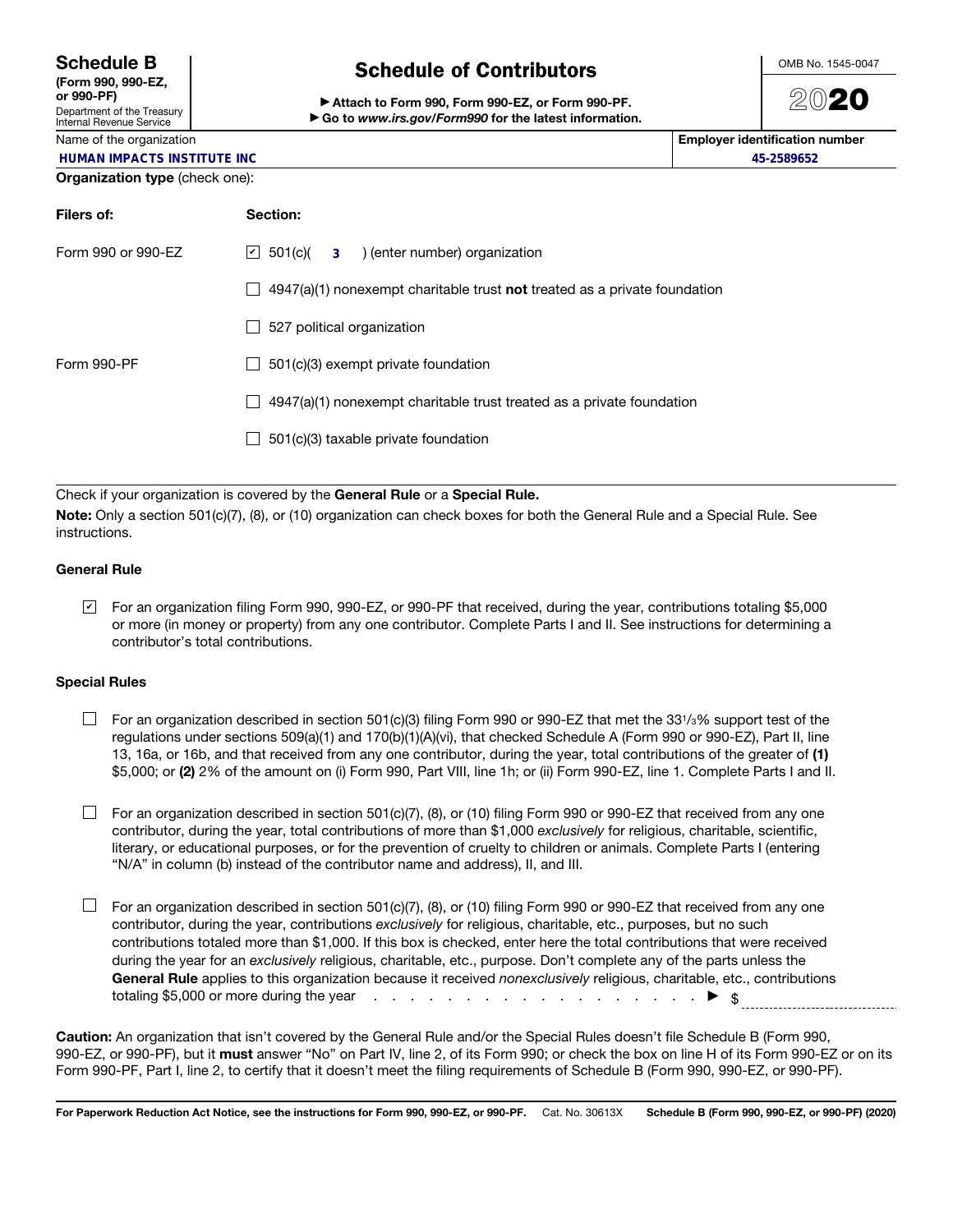| Schedule B (Form 990, 990-EZ, or 990-PF) (2020) | Page 1 of 1 of <b>Part</b> |
|-------------------------------------------------|----------------------------|
|-------------------------------------------------|----------------------------|

1

|                      | Schedule B (Form 990, 990-EZ, or 990-PF) (2020)                                                |                                   | Page<br>1 of 1 of <b>Part I</b>                                                                                        |
|----------------------|------------------------------------------------------------------------------------------------|-----------------------------------|------------------------------------------------------------------------------------------------------------------------|
|                      | Name of organization<br>HUMAN IMPACTS INSTITUTE INC                                            |                                   | <b>Employer identification number</b><br>45-2589652                                                                    |
| <b>Part I</b>        | Contributors (see instructions). Use duplicate copies of Part I if additional space is needed. |                                   |                                                                                                                        |
| (a)<br>No.           | (b)<br>Name, address, and ZIP + 4                                                              | (c)<br><b>Total contributions</b> | (d)<br><b>Type of contribution</b>                                                                                     |
| $\mathbf{1}$         | <b>Ford Foundation</b><br>320 E 43rd St<br>New York, NY, 10017                                 | \$<br>30,000                      | $\blacktriangledown$<br>Person<br>Payroll<br><b>Noncash</b><br>(Complete Part II for<br>noncash contributions.)        |
| (a)<br>No.           | (b)<br>Name, address, and ZIP + 4                                                              | (c)<br><b>Total contributions</b> | (d)<br><b>Type of contribution</b>                                                                                     |
| . 2                  | <b>RSF Social Finance</b><br>San Francisco, CA, 94126                                          | \$<br>12,500                      | Person<br>$\mathbf v$<br>Payroll<br><b>Noncash</b><br>(Complete Part II for<br>noncash contributions.)                 |
| (a)<br>No.           | (b)<br>Name, address, and ZIP + 4                                                              | (c)<br><b>Total contributions</b> | (d)<br><b>Type of contribution</b>                                                                                     |
| $\frac{3}{2}$<br>(a) | <b>NYS DEC</b><br>_________________________________<br>Albany, NY, 12233-0001<br>(b)           | \$<br>28,203<br>(c)               | $\mathbf{v}$<br>Person<br>Payroll<br><b>Noncash</b><br>(Complete Part II for<br>noncash contributions.)<br>(d)         |
| No.                  | Name, address, and ZIP + 4                                                                     | <b>Total contributions</b><br>¢   | <b>Type of contribution</b><br>Person<br>Payroll<br><b>Noncash</b><br>(Complete Part II for<br>noncash contributions.) |
| (a)<br>No.           | (b)<br>Name, address, and ZIP + 4                                                              | (c)<br><b>Total contributions</b> | (d)<br>Type of contribution                                                                                            |
|                      |                                                                                                | \$                                | Person<br>Payroll<br><b>Noncash</b><br>(Complete Part II for<br>noncash contributions.)                                |
| (a)<br>No.           | (b)<br>Name, address, and ZIP + 4                                                              | (c)<br><b>Total contributions</b> | (d)<br>Type of contribution                                                                                            |
|                      |                                                                                                | \$                                | Person<br>Payroll<br><b>Noncash</b><br>(Complete Part II for<br>noncash contributions.)                                |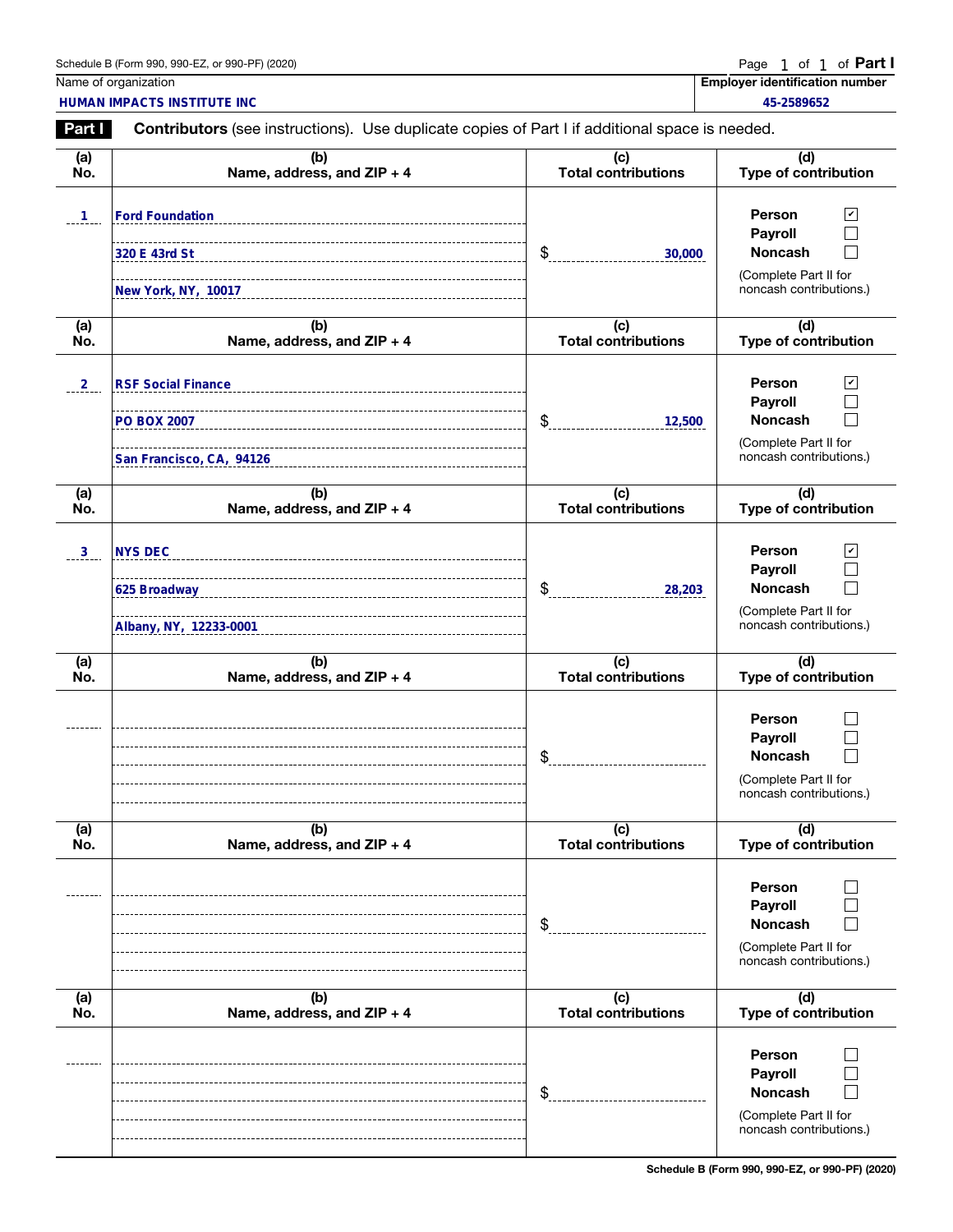Name of organization **Employer identification number**  $\blacksquare$ 

**HUMAN IMPACTS INSTITUTE INC 45-2589652**

Part II Noncash Property (see instructions). Use duplicate copies of Part II if additional space is needed.

| (a) No.<br>from<br>Part I | (b)<br>Description of noncash property given | (c)<br>FMV (or estimate)<br>(See instructions.) | (d)<br>Date received |
|---------------------------|----------------------------------------------|-------------------------------------------------|----------------------|
|                           |                                              | \$                                              |                      |
| (a) No.<br>from<br>Part I | (b)<br>Description of noncash property given | (c)<br>FMV (or estimate)<br>(See instructions.) | (d)<br>Date received |
|                           |                                              | \$                                              |                      |
| (a) No.<br>from<br>Part I | (b)<br>Description of noncash property given | (c)<br>FMV (or estimate)<br>(See instructions.) | (d)<br>Date received |
|                           |                                              | \$                                              |                      |
| (a) No.<br>from<br>Part I | (b)<br>Description of noncash property given | (c)<br>FMV (or estimate)<br>(See instructions.) | (d)<br>Date received |
|                           |                                              | \$                                              |                      |
| (a) No.<br>from<br>Part I | (b)<br>Description of noncash property given | (c)<br>FMV (or estimate)<br>(See instructions.) | (d)<br>Date received |
|                           |                                              | \$                                              |                      |
| (a) No.<br>from<br>Part I | (b)<br>Description of noncash property given | (c)<br>FMV (or estimate)<br>(See instructions.) | (d)<br>Date received |
|                           |                                              | \$                                              |                      |